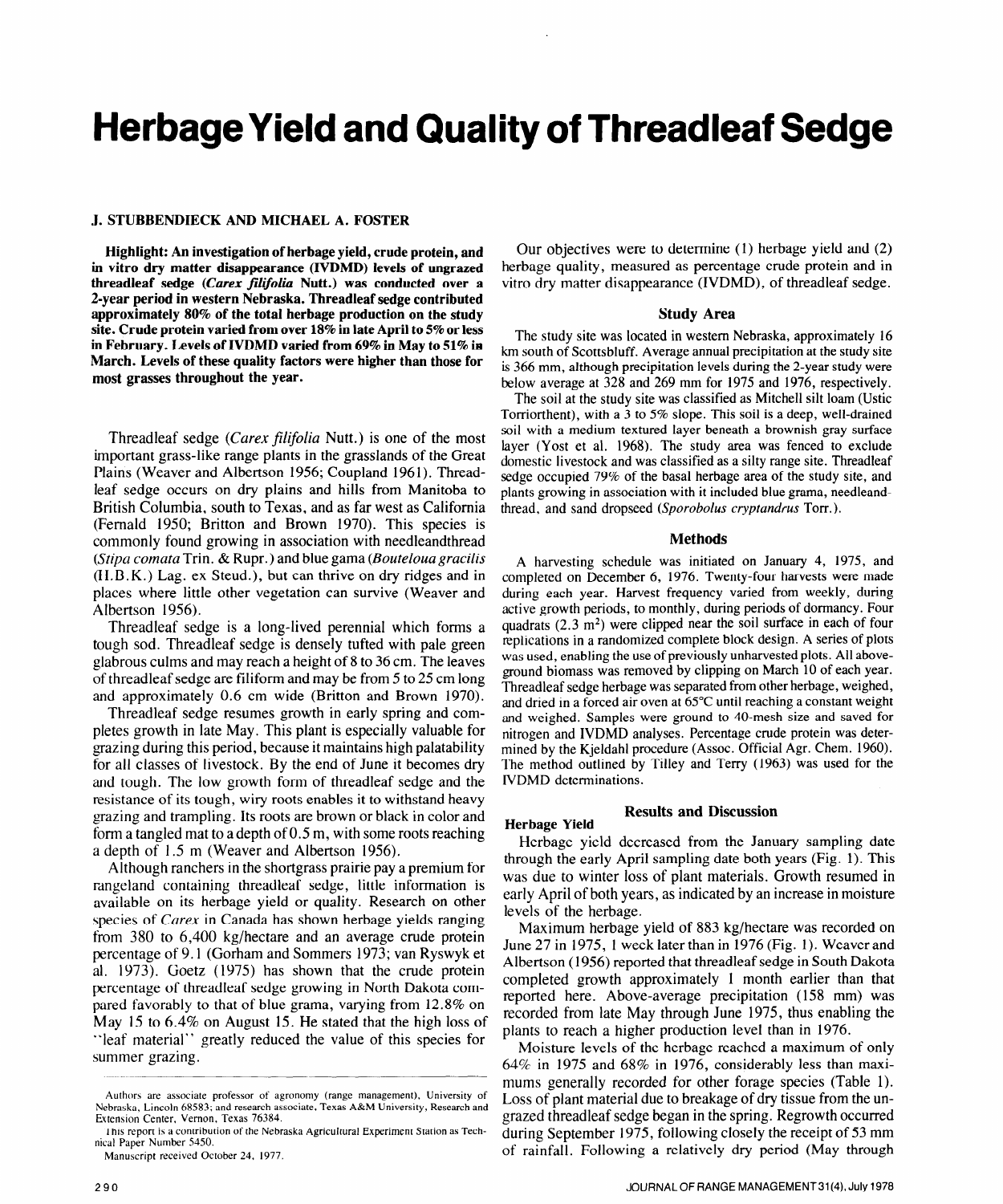

**Fig. 1. Total and** *sedge herbage yields during 1975 and 1976.* 

July), only a small amount of regrowth occurred in September 1976.

Threadleaf sedge contributed a major portion of the herbage production on the study site (Fig. 1). Herbage yield of threadleaf sedge reached a maximum of 883 and740 kg/hectare in 1975 and 1976, respectively. Total herbage yield reached 1,030 kg/hectare in 1975 and 925 kg/hectare in 1976.

Percentage crude protein was lowest during the late fall through early spring when averages ranged from 5 to 6% (Table 1). This crude protein range compares favorably with that reported for blue grama and is somewhat higher than that of other mature grasses (Williams 1953; Rogers and Box 1967; Nat. Acad. Sci. 1976). Burzlaff (1971) found that crude protein levels of little bluestem *(Schizachyriurn scoparium* (Michx.) Nash.), prairie sandreed *(Calamolvifa* (Hook.) Scribn.), and sand bluestem *(Andropogon hallii* Hack.) grown at Fort Robinson in western Nebraska were 2%, or less, on November 1. This 2% level can be compared to the crude protein content of threadleaf sedge, which was approximately 6% on November 1.

Crude protein increased rapidly with resumption of spring growth (Table 1). Maximum crude protein was recorded in late April both years. Crude protein levels for the mid May sampling date were approximately 2.5 percentage units higher than those reported for threadleaf sedge during the same period in North Dakota (Goetz 1975). Crude protein declined from mid May until early July. Crude protein levels in late July were approximately 7%. Burzlaff (1971) reported crude protein levels of the three warm-season range grasses to be from 1 to 3 percentage units lower than threadleaf sedge during the same time period. Perry ( 1974) determined the crude protein levels of sand bluestem and prairie sandreed grown on the Panhandle Experimental

Range, near Scottsbluff. He found that the crude protein content was 5.5% for prairie sandreed in late July. A slight increase in crude protein content of threadleaf sedge occurred in conjunction with the regrowth during September 1975.

**Table 1. Moisture content (%), crude protein (%), and IVDMD (%) of threadleaf sedge over a 2-year period at Scottsbluff, Nebr.** 

| Harvest date         | Moisture content |      | Crude protein |      | <b>IVDMD</b>   |      |
|----------------------|------------------|------|---------------|------|----------------|------|
| 1975/1976            | 1975             | 1976 | 1975          | 1976 | 1975           | 1976 |
| Jan. 4/5             | 9                | 9    | 6.1           | 5.7  | 56             | 56   |
| Feb. 4/5             | 9                | 9    | 5.8           | 4.7  | 55             | 55   |
| March 4/5            | 9                | 9    | 6.2           | 6.2  | 51             | 51   |
| April 4/5            | 28               | 28   | 6.8           | 6.8  | 57             | 57   |
| April 11/12          | 38               | 57   | 10.6          | 10.6 | 62             | 63   |
| April 18/19          | 50               | 62   | 16.4          | 16.1 | 67             | 65   |
| April 25/26          | 55               | 68   | 18.0          | 18.6 | 67             | 67   |
| May 2/3              | 60               | 67   | 17.7          | 17.9 | 69             | 68   |
| May 9/10             | 62               | 66   | 16.5          | 16.6 | 67             | 69   |
| May 16/17            | 64               | 65   | 15.3          | 15.5 | 66             | 66   |
| May 23/24            | 60               | 62   | 14.8          | 14.4 | 65             | 67   |
| May 30/31            | 60               | 62   | 13.6          | 13.5 | 64             | 63   |
| June $6/7$           | 60               | 60   | 12.4          | 11.8 | 63             | 61   |
| June 13/14           | 54               | 57   | 11.0          | 11.0 | 62             | 62   |
| June 20/21           | 48               | 54   | 9.7           | 9.3  | 62             | 61   |
| June 27/28           | 36               | 52   | 8.4           | 8.3  | 62             | 62   |
| July 11/12           | 38               | 45   | 7.9           | 7.5  | 61             | 59   |
| July 25/26           | 38               | 40   | 7.0           | 7.4  | 59             | 56   |
| Aug. 8/9             | 30               | 23   | 7.0           | 7.1  | 58             | 56   |
| Aug. 22/23           | 24               | 14   | 7.0           | 6.7  | 57             | 56   |
| Sept. 5/6            | 32               | 14   | 7.7           | 6.5  | 58             | 56   |
| Oct. 5/6             | 23               | 12   | 6.2           | 6.5  | 55             | 56   |
| Nov. 5/6             | 9                | 11   | 6.0           | 6.1  | 56             | 56   |
| Dec. 5/6             | 9                | 10   | 5.9           | 5.7  | 56             | 56   |
| $LSD.$ <sub>05</sub> | 2                |      | 0.5           |      | $\overline{2}$ |      |